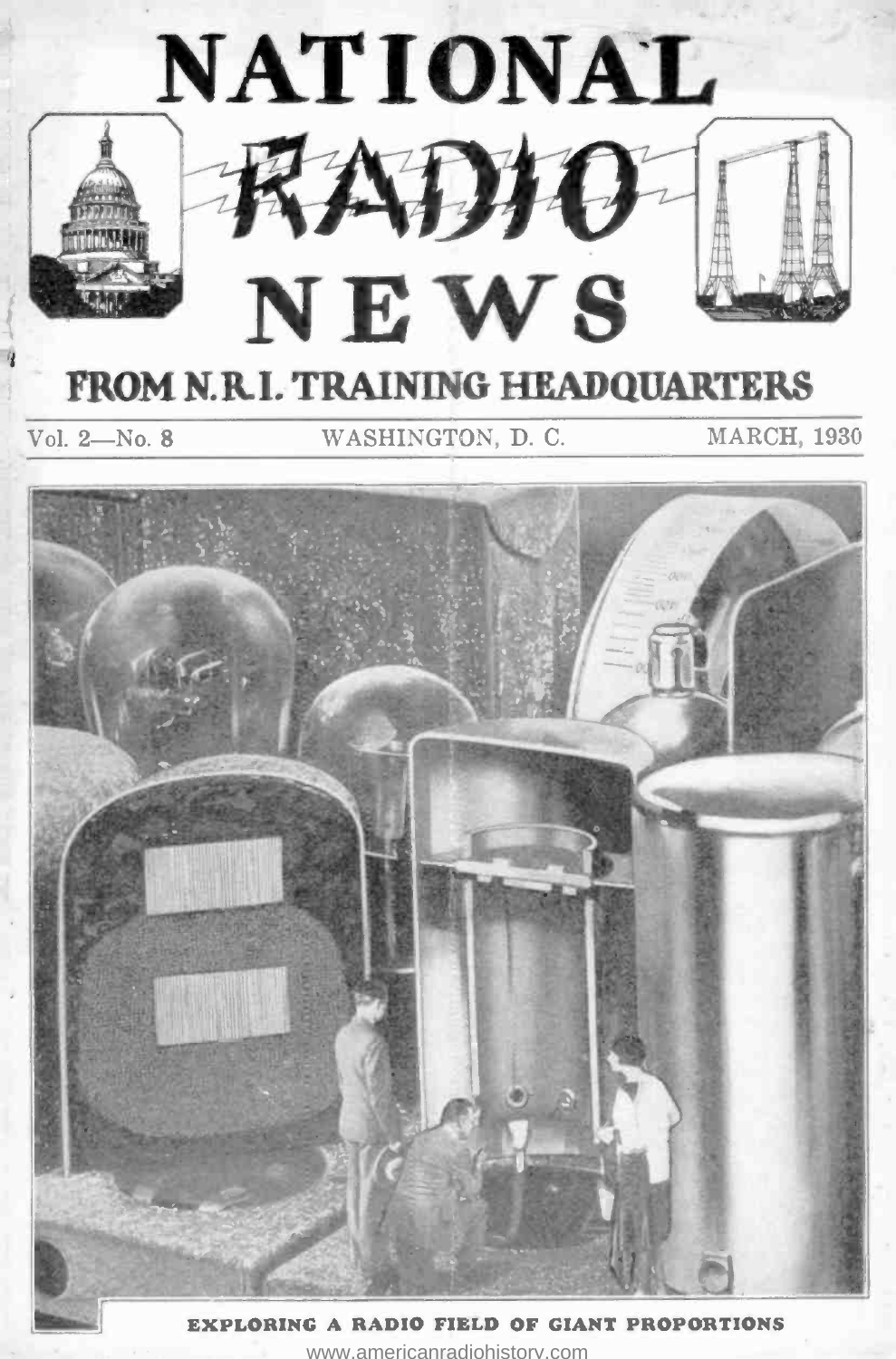# Sound Engineering. New Radio Field Needs Specialists



HERE is a new and profitable branch of Radio opening up to the Radio-trained man. To that field-Public Address or Sound installations—this issue of the<br>News is dedicated. In it we have tried to point out

some of the opportunities and to suggest that N. R. I. men give some thought to that branch.

Sound installations are in demand for all kinds of institutions, ranging from the school, church, public auditorium, park and stadium, to the club room, hospital, railway waiting room, train platforms and hotels. On account of the considerable investment represented by such installations, the public as well as the industry are prepared to deal only with the Radio -trained man. The business ability and technical knowledge of N. R.I. graduates and the more advanced students qualify them for these major Sound installations.

This is more than a mere matter of selling amplifiers, pickups, wiring and loudspeakers—it is a matter of Sound engi-<br>neering—an opportunity to become Sound specialists or dealers to sell and service complete Sound installations.

Radio has now reached a stage of development where these public address installations will become increasingly important. The new, modern hotels, for instance, are being Radio equipped. Many of the old ones are being wired for Radio. Every school house in the land is a prospect for these installations. Each presents a separate problem in Radio engineering. The installation must take into account the number of speaker outlets, volume control, power available and many other factors. Good Sound jobs are custom built in the broader sense. That's why the independent or professional Radio man will be sought after to handle this work.

> It would be ideal if your local hotel man or school board of directors would come around and talk about this work with you. But the best things don't happen

> > that way. If you want to get your slice of this business you must go after it: Mr. Haas, in his editorial in this issue gives some pointers along that line. Read

> > > it. Think it over. In branching out into the more specialized fields of Radio you will make the most of your opportunities in a profession that is ever-widening.

Achmuch



<www.americanradiohistory.com>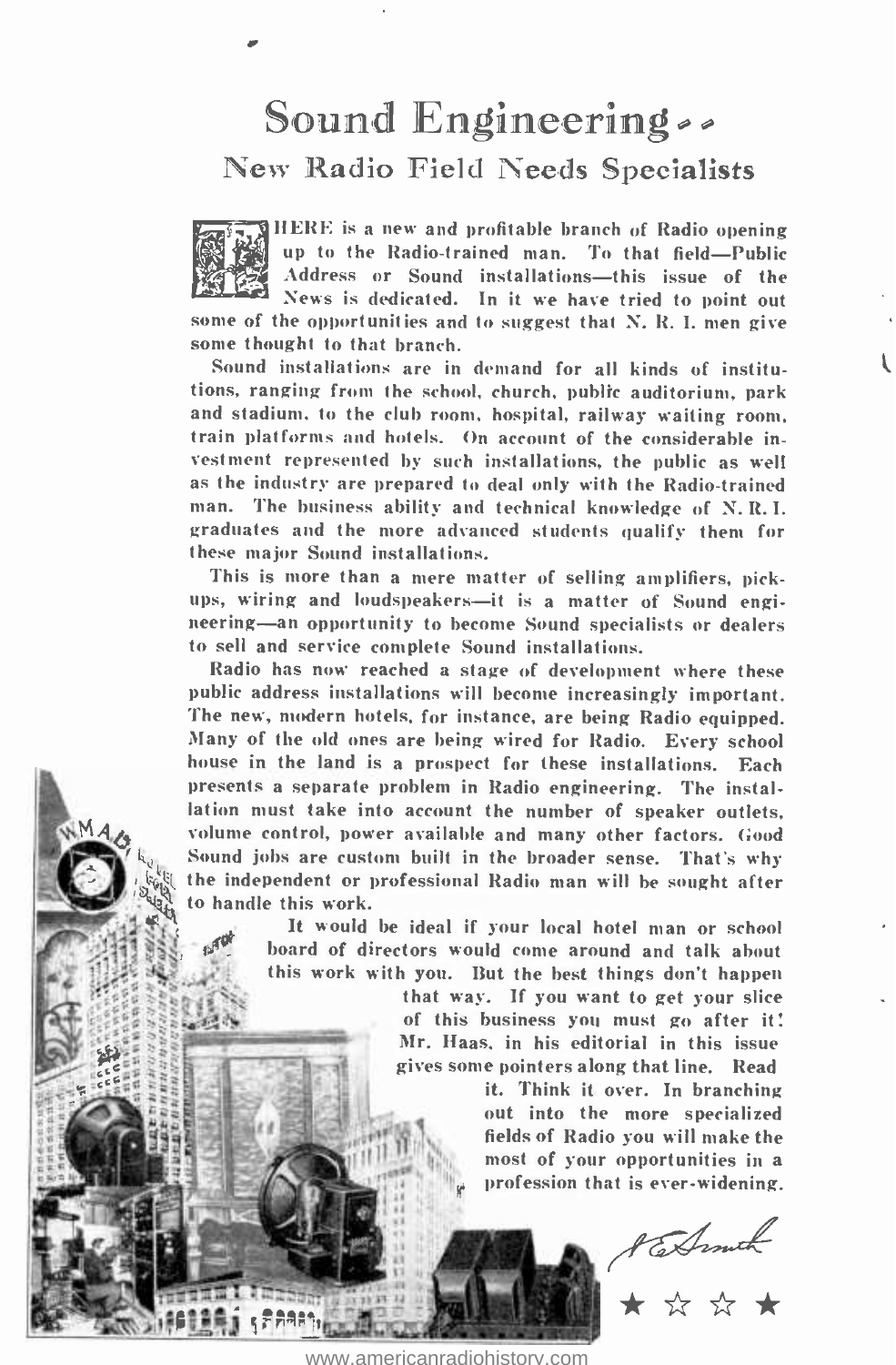

The Great Neck High School, L. I., New York, claims to have the most modern and complete Radio installation ever made. A loud speaker in each of the 44 class rooms, with additional high volume speakers in the auditorium and cafeteria make this school a model of efficiency and educational opportunity. The circuits are so arranged that the speakers may be used for the reproduction of radio broadcasting, phonograph selections or statements and announcements made from the principal's office. The principal at the radio switchboard operates the individual control over each speaker and distributes the incoming educational Radio program to any single room or combination of rooms.

A feature of this installation which is of great interest to the independent Radio man is that the entire contract for this installation was handled by Wm. Barrow, Jr., the local Radio man. He "sold" the school authorities on the advantages of school Radio equipment, purchased the equipment from the Stromberg-Carlson/Company and with the aid of assistants installed it. This shows that public address installations are not limited to Radio contracting companies<br>or the large dealers. Even the largest of these jobs can be handled by the trained professional Radio man.

After seeing this system in operation Mr. Barrow said, "Within a surprisingly short time any school, new or old, that is not equipped with an up-to-date radio installation will be considered out of date. Such an installation would be fully iustified if used only for announcements. I consider our schools one of the most promising markets for radio equipment of all kinds, a market that is not only vast but eager. When our local school board was told what remarkable services a radio installation would give, they were eager to have the best obtainable. School boards everywhere will feel the same way, because it is so obvious that a radio installation is one of the best investments a community can make. Not only does it save a surprising amount of time by smoothing out the control of<br>the school, but it opens up the world to the classroom. Put a radio in every school and the whole standard of education will be raised. Tell school boards what can be done with radio in the school and every school will be equipped for receiving programs."

So here's a new big field of Radio opening up to the qualified technical man. The use of Radio in education is growing. The American School of the Air. Ohio School of the Air, Damrosch's Concert, and other radio offerings for the school room entity and other hand other has been also the beginning of a new day in American<br>educational methods. The thousands of schools<br>throughout the land must be radio equipped—the small, one to four room schools with receivers, and the larger ones with public address systems. It's up to the professional Radio men throughout the United States to see that the school house in their community is properly equipped!

(Courtesy "Electrical Record") www.americanradiohistory.com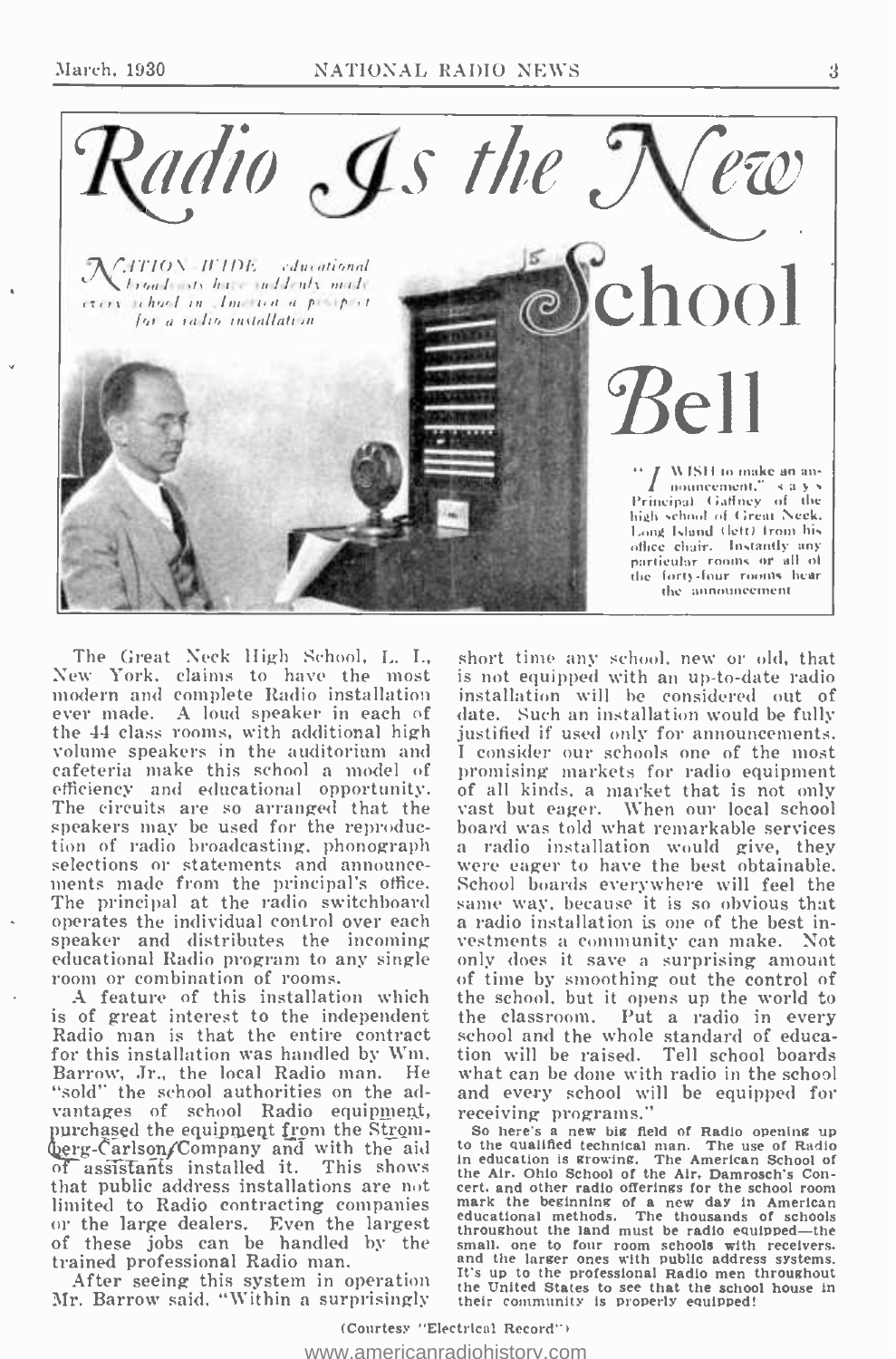## Some Practical



# Pointers on Public Address Systems

### By H. K. BRADFORD BRADFORD Member Technical Department

 $\bigcap$  UPPOSE that you have landed the  $j$  job of installing an amplifier system in a 15 -room school building. You must size up the job, draw up your plan of attack, estimate the cost, and purchase<br>and install the apparatus. You will need<br>to stand high voltage Fairly high case an amplifier capable of supplying 17 or 18 speakers, one for each room, one for the auditorium and one as a monitor by which to operate the amplifier.<br>Probably the first thing to be con-

Probably the first thing to be con-<br>sidered when making an installation of address system is the type of  $_{\text{au}}$ power supply available. The most com-<br>mon type of power supply is, of course, not mon type of power supply is, of course,  $\frac{1}{100}$  by the radio manufacturer as is com-<br>the 110-volt A. C. line. Fortunately, the  $\frac{1}{100}$  believed. "Talking Movies" have radio man has a good starting place because he is quite familiar with the transformer, rectifier and filter used with the modern all-electric receiver. More power, modern all-electric receiver. More power, The amplifiers used for reproducing talk-<br>however, is required to operate a system ing pictures do not differ materially from<br>of this kind because it must supply more the common pu than one speaker with voice current. The The input transformer supplying the transformer used should have a power<br>rating with the speech or music con-<br>rating of 150 to 200 watts and should sists of a double primary and a secondary have a voltage output of 600 volts each side of the center tap of the secondary winding in the num-<br>winding. Proper filament windings ber of stages following. One of the pri-<br>adaptable to the amplifier and rectifier mary windings is center-tapped to protubes will be necessary. The 280 rectifier tube cannot be used here because it phone and the other winding is simply lacks the power necessary to operate the system. The 281 rectifiers have been found most practical, having a maximum voltage value of '700 volts and 85 milliamperes per tube.

in Fig. 1 is a complete transformer. When the reproducing apparatus is<br>placed at a great distance from the amplaced at a great distance from the am- powered audio system not materially dif-<br>plifier the noise level introduced by the stering from the usual form of audio am-60 -cycle hum is higher than the equiva-60-cycle hum is higher than the equiva-<br>lent in an A. C. receiver. For this rea-  $\sqrt{N}$  returning to the concrete ex-<br>son the common coil type of filter choke ample upon which we were working, the is not practical. Here we have two coils speakers for the rooms of our 15-room<br>wound as a transformer and the rectified school house should be of the magnetic alternating current is passed through

them in opposite directions. The fields produced by these two coils are opposite in polarity so that each suppresses and attempts to stabilize the other. The remaining part of the filter consists of the to stand high voltage. Fairly high ca- pacity values are used to further suppress the hum.

Fortunately, the installation engineer has only to consider audio frequency amplification in connection with the public address system. The development of the audio frequency amplifier has been made principally by telephone companies and monly believed. "Talking Movies" have<br>been in existence more than 20 years, been in existence more than 20 years, but could not be made practical because they could not be properly amplified. The amplifiers used for reproducing talking pictures do not differ materially from the common public address system.

winding. It is a step-up transformer of rather high ratio depending on the nummary windings is center -tapped to provide for the double button carbon microa double lead winding for accommodating the magnetic pick-up.

nperes per tube.<br>You will notice that the filter choke sarm and ground is fed to the grid of a The secondary is shunted by proper stabilizing resistances and the potential arm and ground is fed to the grid of a

The rest of the amplifier is simply a fering from the usual form of audio am-

wound as a transformer and the rectified school house should be of the magnetic<br>alternating current is passed through cone type having a large diaphragm. Now, returning to the concrete ex- ample upon which we were working, the speakers for the rooms of our 15-room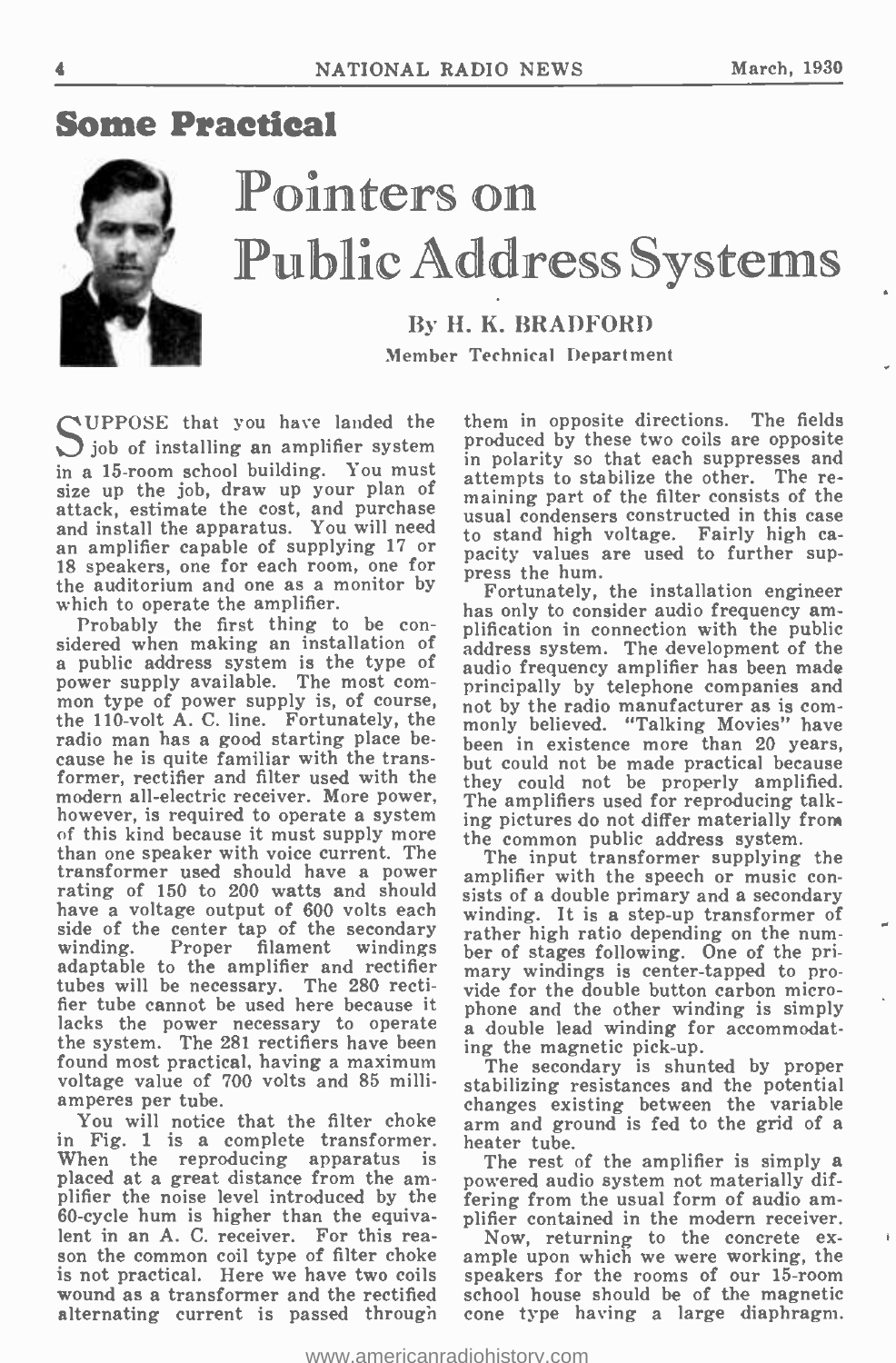

Circuit diagram of a modern public address system 3-stage amplifier and power supply. The input<br>transformer feeds a cathode '27 type tube. The output of this feeds a '26 tube and this in turn modu-The input the contrast of the state of a cathode '27 type tube. The output of this feeds a '26 tube and this in turn modu-<br>tates the '50 type tube. The power and filament transformers, rectifier tubes and filter system are<br>shown on resistor to the left of the filter system. Biasing is accomplished by resistors throughout.

There are many types of amplifiers using the '50 type output tube which will furnish plenty of volume to all the speakers.

The method at attaching a number of speakers is to wire them in a parallel line. The maximum output will be obtained when the impedance of the entire speaker system matches the impedance of the transformer. The primary of the output transformer will have a much lower impedance when a load is attached to the secondary. For this reason a resistance must be used for each speaker. The combined impedance of the speaker system is thus reduced.

The amplifier may be placed in the office of the school under supervision and control of the principal. A switching panel should be placed at the am-<br>plifier so that all the speakers may be directly controlled at the office and a volume control should be placed at each speaker. There are three principal ways in which the wiring may be made from the amplifier to the speakers. These are metal cable or conduit, wire moulding, or a twisted pair as telephone wiring is done, the latter being the cheapest method. The wiring should not be run very close to any telephone lines in the building unless metal covered. The panel may be either purchased or constructed and should consist of a master control switch for each speaker in the building. A galvanometer may be used to assist the operator in maintaining a constant volume level. This meter should be placed in the plate circuit of the output tube. The current  $/$ 

capacity of the meter should be fairly low and a variable low resistance of about 50 ohms should be shunted across it. Its sensitivity may be adjusted for maximum scale deflection if desired by using all of the shunt resistance.

The type of speaker using the large coil diaphragm will furnish its own baffle board but the small cone speaker should be mounted in a suitable frame which will furnish as a baffle board.

For auditorium reproduction, the dynamic type of speaker is preferable. It is only necessary to obtain an input transformer having a high impedance primary which furnishes a high current component to the secondary wound with large wire and having but few turns. In this way the proper output impedance of the amplifier is balanced and little current is lost in transformation. It would be impossible to obtain any amount of volume using the speakers direct. As many as three or four speakers will be necessary for a large auditorium and it will hardly ever be necessary to operate the auditorium speakers at the same time as the individual room speakers. hence plenty of volume is available to both. The amplifier input is fitted for an all-purpose device. Victrola records may be reproduced at any or all of the speakers, addresses from the office of the school, and messages be effectively distributed niay through the local microphone, and a receiver having several stages of tuned radio frequency and detector may be used to furnish radio programs throughout the school.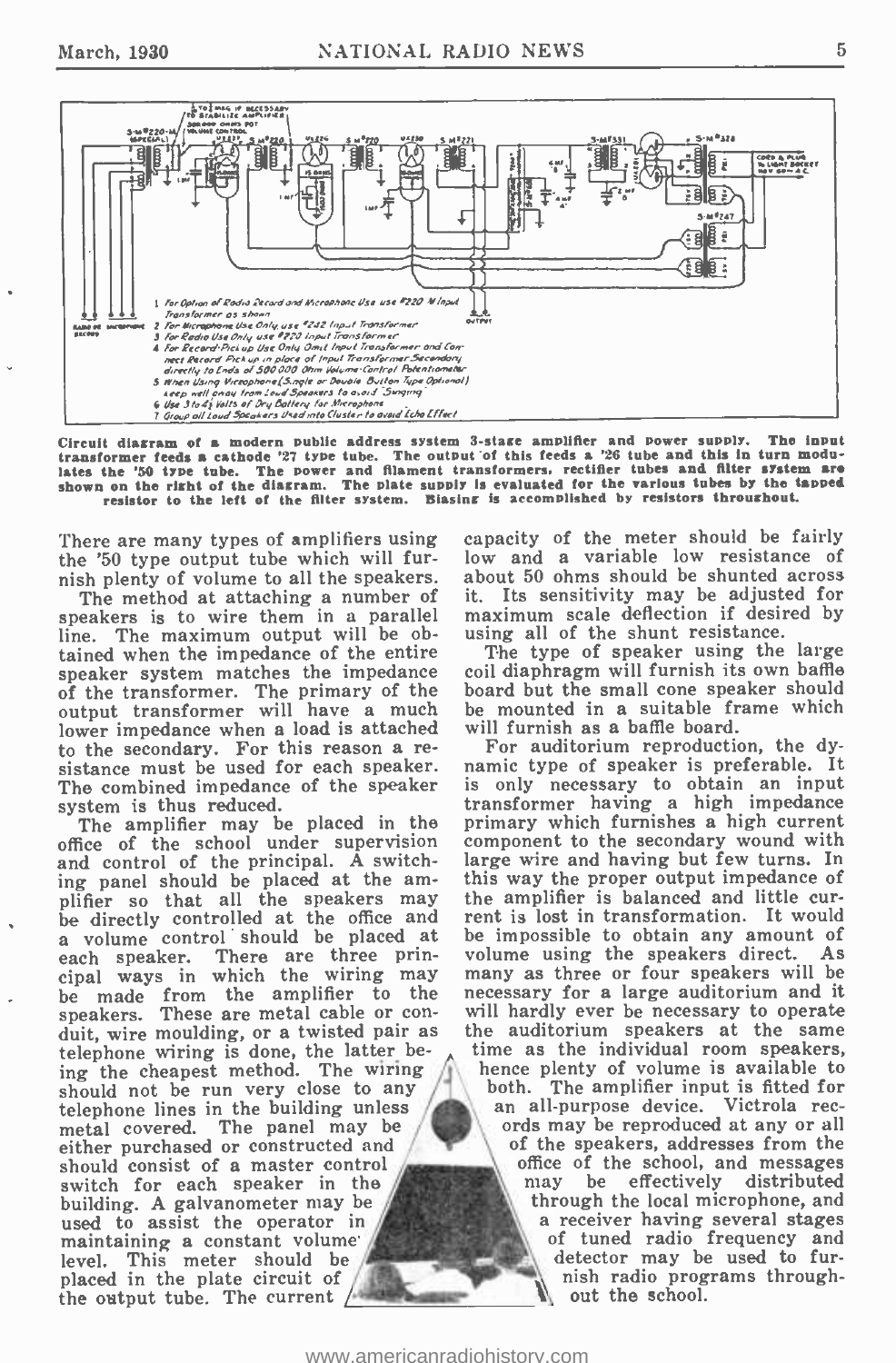

Capacity Measurement With a Wheatstone Bridge PART III

### By JAMES A. DOWIE

Chief Instructor National Radio Institute Member I. R. E.

> whether it is direct noise from the buzzer. In these measurements, a calibrated variable air condenser should be used as a standard; with this, a very large range of capacities may be very simply measured.

First, the slider is set at the mid-<br>point of the length of resistance wire, point of the length of resistance wire, making m equal to n. The variable standard air condenser is then varied until a balance is obtained. Then, whatever the variable air condenser C reads denser CX, since m and n are equal.  $A$ small fixed condenser, A, is necessary in be had and the reading taken of C without the unknown condenser CX in the circuit.

densers enters exactly the same in the measurement of capacities as in the measurement of inductances, but in the case of condensers using air as the dielectric, this is not very important as the resistance of such condensers is althe resistance of such condensers is almost zero. However, where condensers



have different dielectrics, there will be a considerable difference in their resistance which means it will be impossible to get a silent point in the telephones. However, a fair balance point can be secured

Due to the insulating properties of condensers, it is impossible to balance ever, a good balance is generally found (Continued on page 15)

THE WHEATSTONE "slide wire" bridge may be used also to measure unknown capacities, there being required ever the variable air condenser  $\tilde{C}$  reads in this circuit but one known capacity. will be the capacity of the unknown conin this circuit but one known capacity. Figure 6 illustrates the connections for this bridge in which C is the known ca-<br>pacity and  $\alpha$ CX the unknown capacity and this measurement so that a balance may<br>m and n are the lengths of the two arms be had and the reading taken of C withof the slide wire which are adjusted for a balance for a minimum sound in the circuit.<br>
The effective resistance of the con-

When such a balance has been secured, it may be shown by a mathematical measurement of capacities as in the analysis that the unknown capacity is measurement of inductances, but in the analysis that the unknown capacity is given by the following formula-

$$
CX = \frac{C \times n}{m}
$$

For example, the scale has 100 divisions and the sound is minimum in the  $\epsilon$ telephones at a point on the wire 25 divisions from E (Fig. 8), leaving 75 divisions for n between F and C. Assuming that we use a standard capacity value of .002 mfd for C, we may substitute these values, giving

$$
CX = \frac{.002 \times 75}{25} = .006 \text{ mfd.}
$$
  
Value for CX  $\frac{75}{25} = 3$   
 $3 \times .002 = .006$ 

In all these measurements using a buzzer to supply the alternating current to eve the bridge, it is advisable to set the buzthe bridge, it is advisable to set the buz-<br>zer at some distance from the bridge or muth to the insulating properties of<br>muffle it in some way, otherwise it will condensers, it is impossible to balance<br>be difficult to dete be difficult to determine whether the note is coming from the telephones due to the current passing through them, or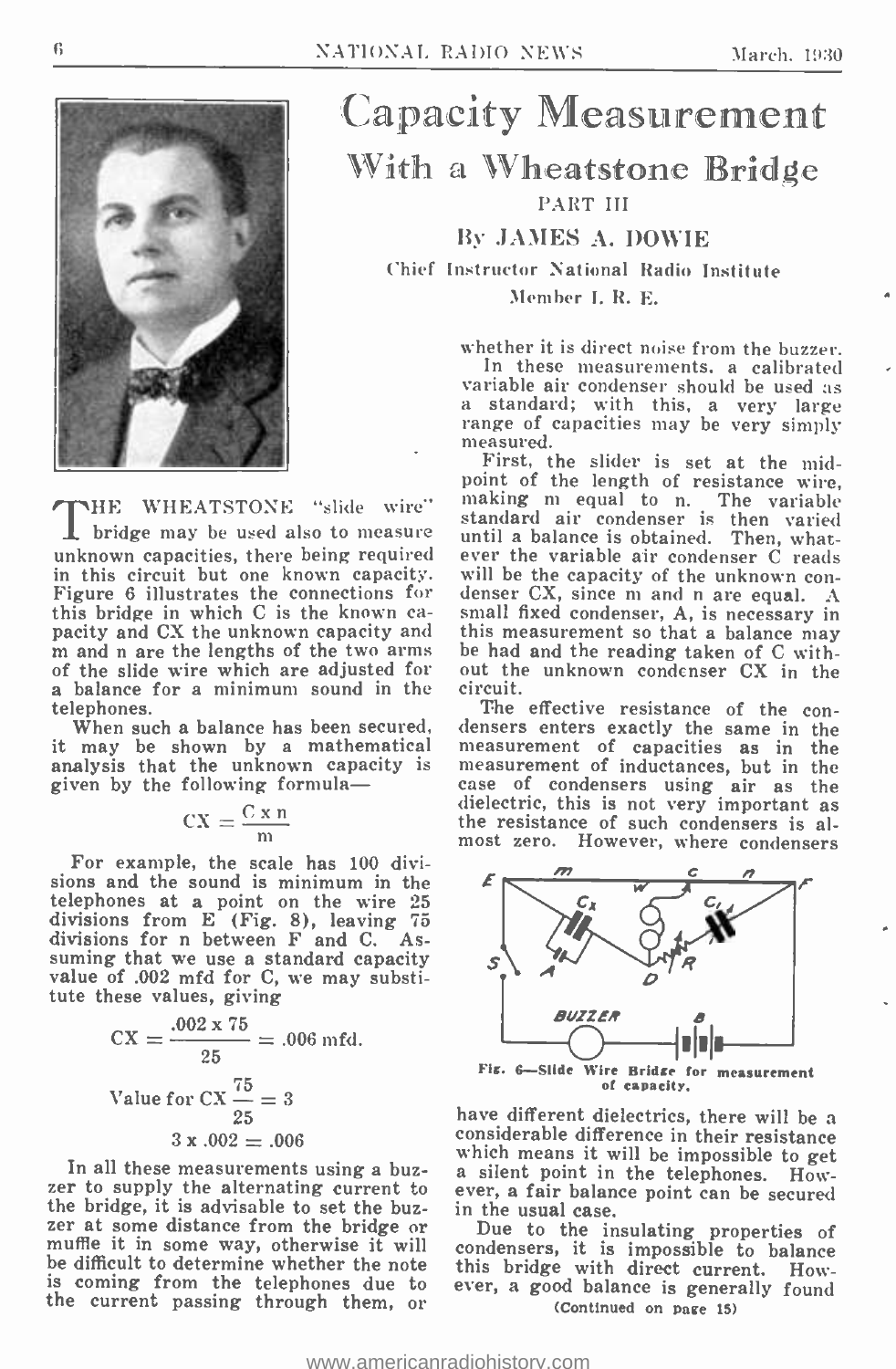### $\mathbb{N}$ ational Radio News  $R^{\text{ADIO}}$  is fast becoming standard au-Published monthly in the interest of

N. R. I. students and graduates, by the NATIONAL RADIO INSTITUTE 16th and U Streets, N. W. Washington. D. C.

Copyright, 1930.

NATIONAL RADIO INSTITUTE

NVashington, D. C. March. 1930

# Selling Sound

The time is ripe<br>for N.R.I. men to<br>cash in on the public address field. The best prospects for these Sound in-<br>stallations are hotels, apartment<br>houses, schools<br>and convention<br>halls. The iob The job may cost \$100 or<br>\$100,000 depend-<br>ing upon the circumstances. But, don't expect this

business to fall in your laps. These big jobs, like all worth -while things in life, are won by those who go after them.

So, if you're interested and want to go after this work, put plenty of planning and thought into it. Survey your Graduate W. R. Lord has just accepted a posi-<br>territory or community. Check over the tion as Radio operator on a Pan-American transnumber of schools, churches and hotels that are not Radio equipped. Consider<br>each one as a separate sales and engineering problem. Think up all the rea- "Just think-one year ago I mailed my first lessons you can why a certain building sons with heard and room. Now it's different should be radio equipped and then with the facts in hand take the matter up with the prospect. If you have gone about it in the right way he will no doubt be much impressed with your understanding and knowledge of the proposition and will consider your plan. If it's a school you'll probably deal with the director or trustees. And, of course, this summer is the best time to equip the<br>schools. Have them ready for the open-

ing next September!<br>There's good money to be made in this work<br>and I don't know of any body of men who are and I don't know of any body of men who are better fitted to handle it than N. R. I. graduates and students who have gone quite a way through the course. The Radio Engineer now may also the course. The Radio Engineer now may<br>be a Sound Engineer. E. R. HAAS.

Vice President and Director.

J. E. SMITH, Publisher. E. R. HAAS. Editor. Valuable information on the Delco-ADIO is fast becoming standard auinstalled on a number of the new cars. Present owners of cars are prospects for built -in sets. N. R. I. men should be qualified to handle this work and service and repair the equipment on new cars. Remey auto set is found in this issue. See pages 10-11-12-13. Read them. Be prepared for this work.—Editor.

> Below are listed for your con- venience some of the foremost makers of public address equipment. You may want to get information from them in your Sound installation work.

Silver-Marshall, 6401 W. 65th St., Chicago, Ill.

Graybar Elec. Co., Lexington Ave. & 43d St., New York City. General Electric Co., Schenec-

tady, N. Y.

Stromberg-Carlson Tel. Mfg. Co.. Rochester, N. Y.

Westinghouse Elec. & Mfg. Co.. Pittsburgh, Pa.

Samson Elec. Co.. 227 Washington St., Canton, Mass.

Thordarson Elec. Mfg. Co., 500 W. Huron St., Chicago, Ill.

Ferranti, Inc., 130 W. 42nd St.. New York.

DX fans may be interested in knowing that CKPR. Midland, Ont.. Canada, is now broadcasting on 322.4 meters, 930 K.C.

Graduate W. R. Lord has just accepted a posi-<br>tion as Radio operator on a Pan-American trans-<br>port plane flying between Havana and Miami.<br>Young "W. R." is just 18—good work!—Editor.

Dear Mr. Smith:

son to you. I was then working for \$70.00 per month, with board and room. Now it's different. In the last 10 working days with my salary, com- missions, and spare -time work. I have made \$114.50. I have complete charge of the Radio Department. I do all the ordering of the differ-<br>ent models of Radios and all accessories. And. ent models of Radios and all accessories. by the way, the manager has recommended me for a promotion. I get on the average six sets a week to repair in my spare time. Last week I had to hire a young fellow to help me as I had<br>more than I could do."—H. W. Snider, 605 So.<br>Division. Walla Walla, Wash.

#### OUR COVER-

The NEWS is indebted to Brunswick- Balke -Collender of Chicago for the cover picture. The novel effect is created by the "Lilliputians" inspecting the chassis of the S-31 Brunswick Panatrope with Radio.

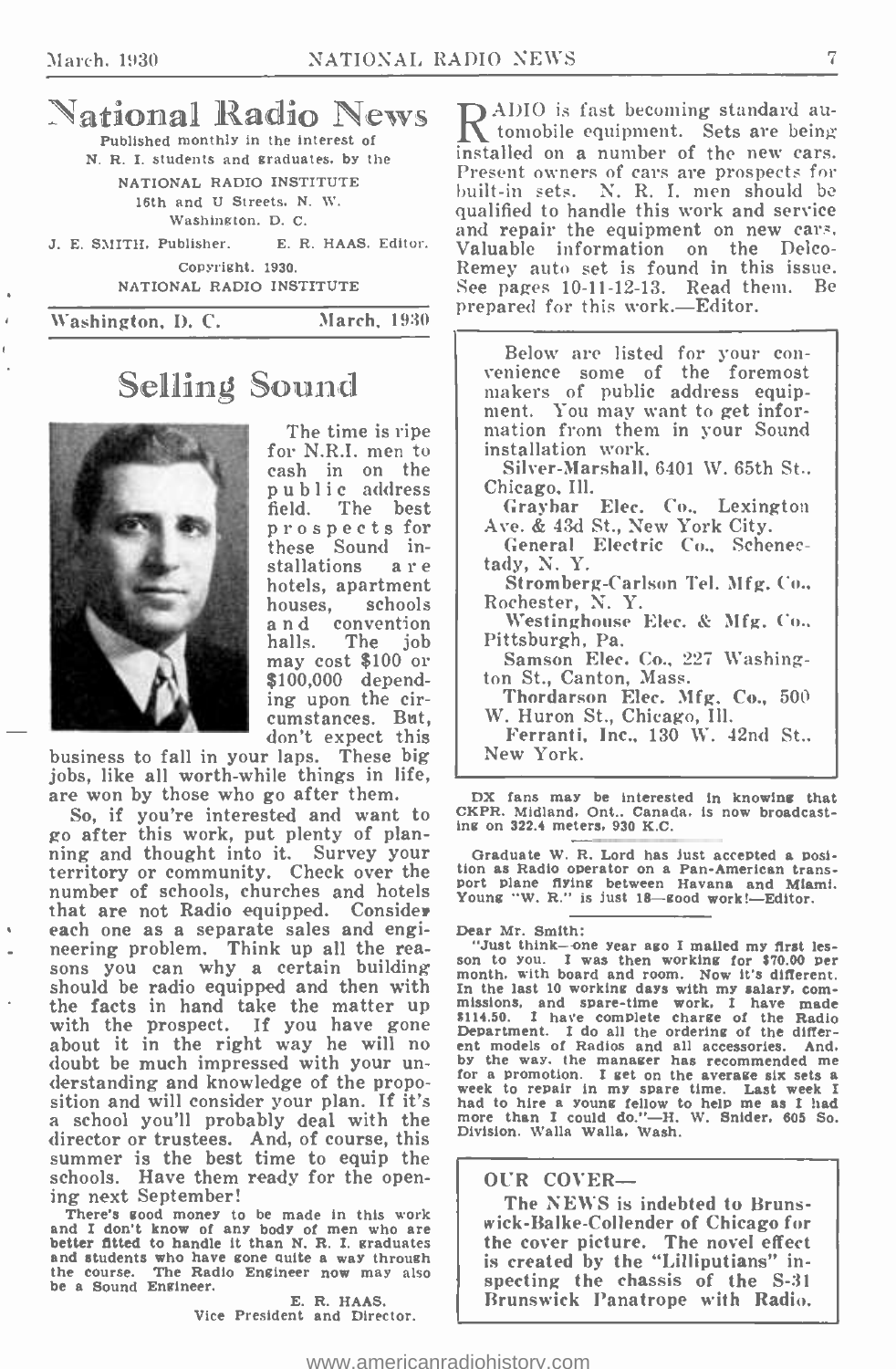N



# Hotels and Apartments Are Good Radio Prospects

### By J. E. SMITH

INEVER fully realized how valuable Radio could be to hotels until I inspected the \$65,000 Radio installation in Washington's newest—the Ambassador. It is very modern and practical in every<br>It is very modern and practical in every<br>respect. In this article I shall describe some of its features and point out how any qualified Radio man can handle these bigger jobs and reap the financial returns this work offers.<br>On the top floor is the operator's room.

In it two master receivers are located as well as the speech input amplifier, monitoring panel, volume control, a reproducing turn-table and a microphone.

Two outside broadcast programs are picked up in the studio and distributed rooms and lobbies, swimming pool and gymnasium, smoking room, club room, etc.<br>The volume is controlled from the op-

erating room and whether there are ten<br>speakars of two hundred speakars on a cration to appreciate the many and speakers or two hundred speakers on a circuit the volume remains constant.<br>One of the latest model magnetic cone

speaker-units is installed in every room.<br>The speaker cabine‡, of course, is cus-<br>tom built and specially designed to match the furnishings of the particular room in which it is installed. Dynamic speakers are used in the lobbies and dining room. The subdued, clear tone of these speakers do credit to the Radio dinner nour is not appropriate, the notel<br>art in the studio selects a art.

Of course the wiring for this Radio installation was done right along with the large record library and reproduces<br>construction of the hotel and all speaker them, distributing the concert through the construction of the hotel and all speaker<br>plug-in connections and other features<br>are very convenient and practical.

advantages of Radio in hotels those essents to guests enjoying the privilege without Radio equipment will be one of its most novel and practical sadly out of date. Practically every services is its use as a means of paging<br>hotel and large apartment house in guests. Instead of the bell-boy making hotel and large apartment house in guests. Instead of the bell-boy making<br>the United States and Canada is a state rounds of the lobbies calling for a the United States and Canada is a <sup>the rounds of the lobbles calling</sup> for a prospect for a master Radio installation.



typical Ambassador guest room. Note speaker built in the writing desk.

One must see the equipment at the Ambassador or other large hotel in opvaried practical uses for public address<br>systems of this type. It would justify systems of this type. It would justify its cost if it were used only to provide guests with Radio entertainment from the outside. In this particular hotel the system is used for quite a number of other purposes.

For instance, if the program coming<br>from the broadcast station during the dinner hour is not appropriate, the hotel Radio operator in the studio selects a number of concert records from their large record library and reproduces them, distributing the concert through the system to the dining room and lobbies.

As the public learns more of the health club instructions and swimming The system is also used to carry the lessons to guests enjoying the privileges

services is its use as a means of paging notified. He then cuts in on one circuit and with a subdued voice calls through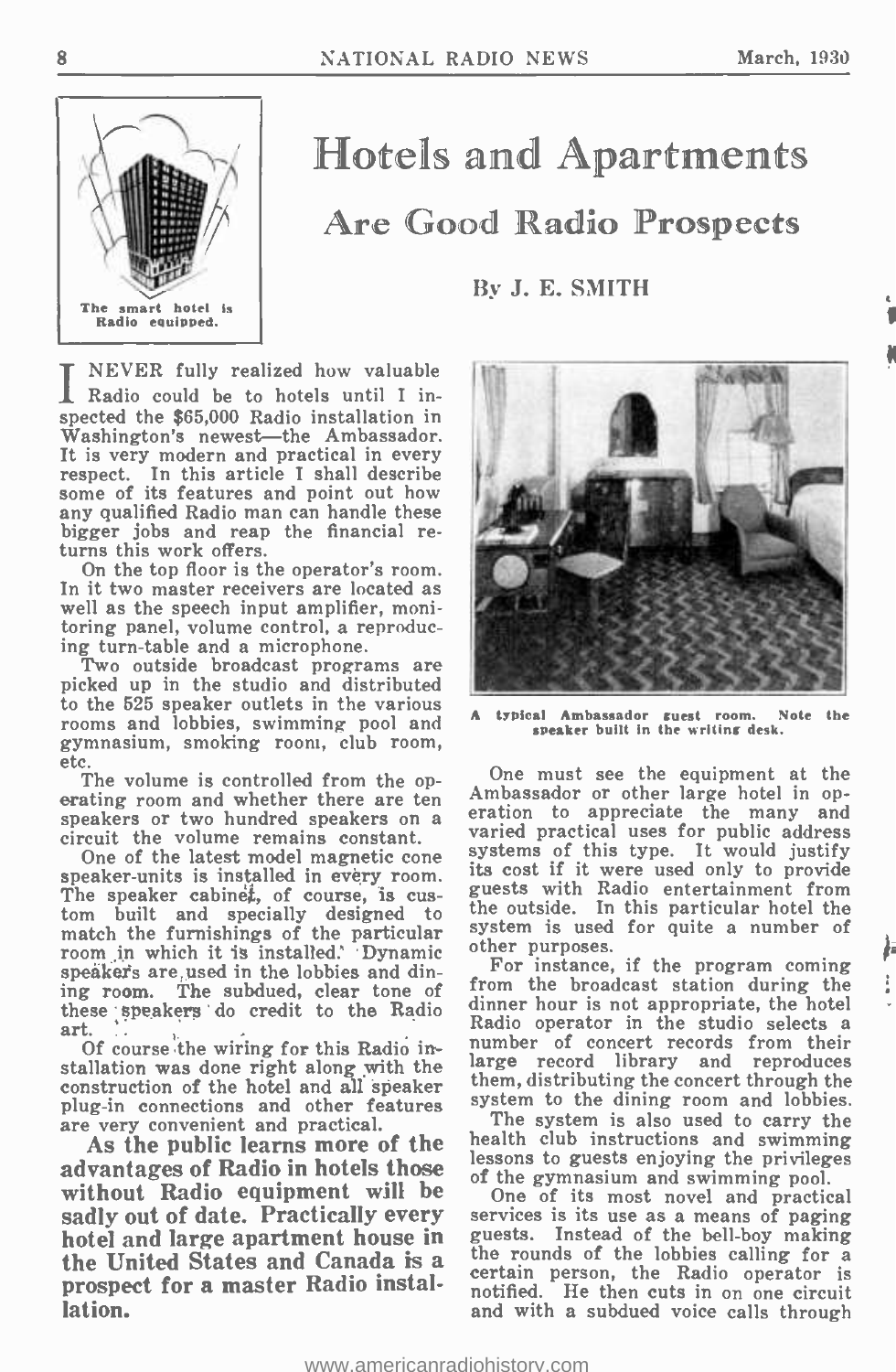the loud speakers in the lobbies and public rooms of the hotel for the party desired. Indeed this hotel takes full advantage of its Radio faciliveniences are valued highly by its guests which simply<br>means that the progressive hotel and large apartment<br>house must be Radio equipped.

I have felt for some time that this public address field siderable amount of very<br>profitable business. It is waiting for them. A num-<br>ber have made public address view of input panel in hotel Radio room. installations, but there are more of the work and room<br>for many more N. R. I. men to partici-

pate in it.

Some are under the impression that<br>jobs of this kind can be handled only by jobs of this kind can be handled only by plu<sub>i</sub><br>the larger Radio contracting companies, that<br>but that is not so. I'm confident that there are scores of N. R. I. men who have the business ability and the technical him to include Radio equipment in new<br>knowledge required to handle a job as apartment house jobs, etc. Cooperating knowledge required to handle a job as apartment house jobs, etc. Cooperating big as this one. And when you consider with him you ought to get more of this that the equipment-speakers, wiring, master receivers and all in this hotel cost \$65,000 you can mark it down that there was a neat profit and plenty of work for the man who handled the installation-to say nothing of the reputa- tion a job of that kind has made for him.

Radio can be installed in new apart-

\$65.000 worth of Radio equipment is installed in this new Washington \$4.000.000 hotel.





View of input panel in hotel Radio room. N. R. I. Student E. Lewis in charge. He handles this equipment and is responsible for the operation of the hotel Radio system-a nice job in itself.

hotels where speaker units must be provided. Many apartment house jobs require the master receivers, wiring and plug-in connections. The tenant must in that case furnish the speaker unit.

It's a good idea to keep in touch with the local contractor and architect. Urge him to include Radio equipment in new type of work.

### Business Sense Essential

ment houses as they are erected much the contract must usually be undertaken<br>more inexpensively than in the case of on the basis of guaranteed satisfaction. In handling the large public address jobs make sure of the facts before making a written contract. Equipment for the bigger jobs is rather expensive and the contract must usually be undertaken The manufacturers of the equipment are usually willing to cooperate in every possible way with the installation man.<br>Their engineers will lend technical assistance in determining the equipment<br>requirements and often even go so far as to assist in closing the contract and give supervisory or consulting service on the installation.

Every large hotel, apartment house, school, auditorium, amusement park, hospital, restaurant and church in the country is a potential prospect for a public address system of some kind. Don't let the other fellow get away with the biggest part of this new business. If you're interested, appoint yourself a committee of one to run down and sell at least one or two of these good prospects in your community this spring and summer.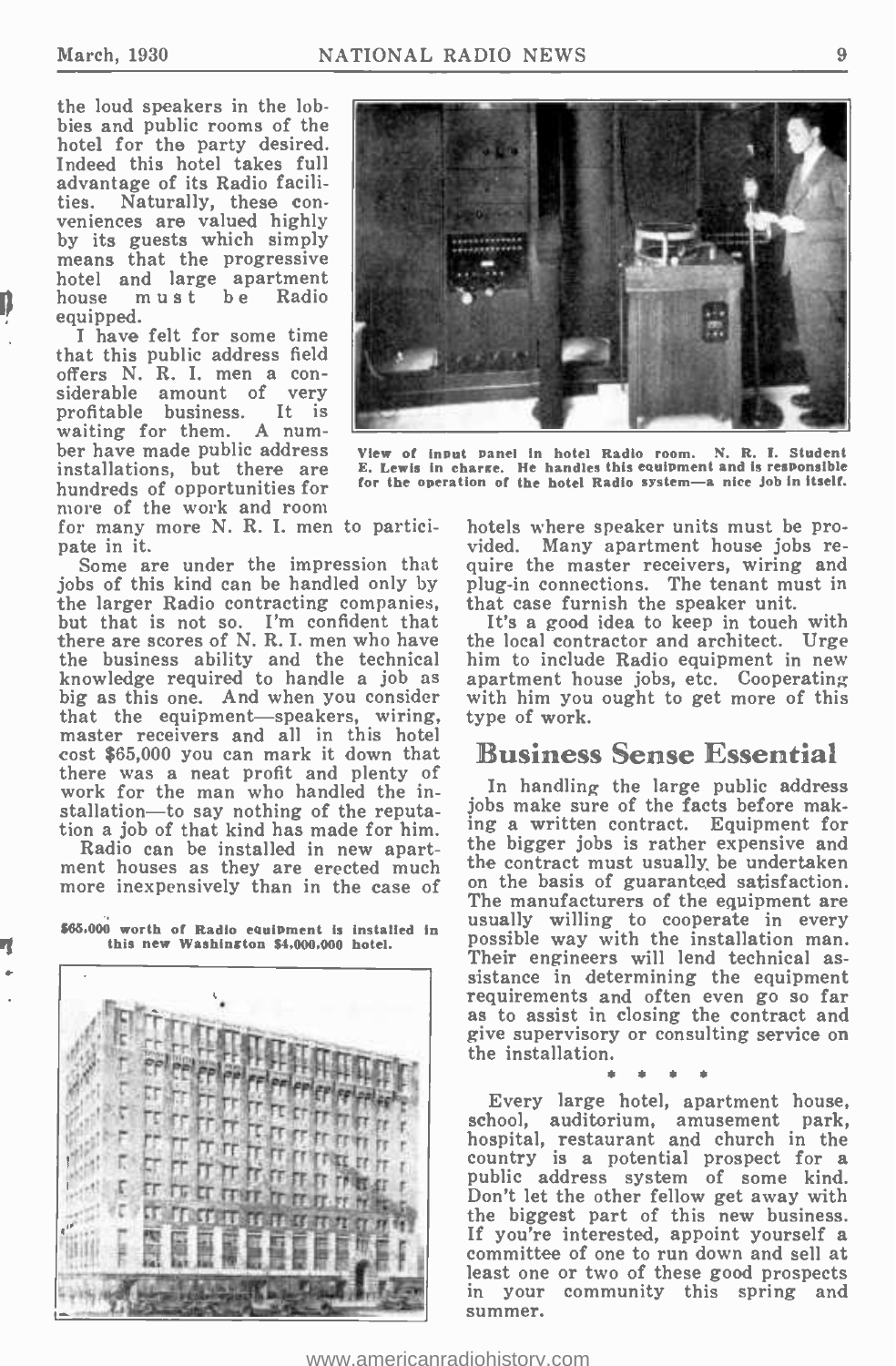

# Deleo.Remy R.SA Receiver For Automobile Installation

The Delco-Remy radio R-5A, installed on some of the General Motors' cars, is a five-tube receiver designed for auto-<br>mobile installation. The set is installed plug and ignition coil circuits have no<br>out of sight under the cowl, and is re-<br>effect whatever on the running of the mote-controlled by a flexible shaft, which engine. is connected to a tuning dial, located on TUBES: The five tubes us<br>the instrument board of the car. At the set are of the following types: left side of the tuning dial is a volume control and at the right side is the  $\frac{1}{2}$ switch. The dial, volume control, and<br>switch are the only parts of the equipment visible to the operator. (See  $\frac{12A}{-12A}$  tube, one Type  $-27$  tube. Figure 1.)

The current for the receiver is obtained from the storage battery of the brackets and the nine screws holding the car; four vertical type standard size 45 volt "B" batteries and three  $4\frac{1}{2}$ -volt "C" batteries.

The "B" batteries are located in a metal battery box, beneath the floor tu boards. The "C" batteries are located  $-\frac{1}{2}$ in a convenient place, dependent upon  $\frac{1}{10}$ in a convenient place, dependent upon<br>the design of the car, and may be does not beat due to a hum out on loose mounted on the dash or in the same box with the "B" batteries.

A cone speaker is located on the dash with a junction block to which all the battery and set leads are connected.<br>The aerial consists of several parallel

The aerial consists of several parallel wires concealed in the car top and is the maximum amount of aerial that can be used in the space available on a car.

be used in the space available on a car.<br>The set is shielded to reduce ignition<br>interference to the minimum. Special condensers and resistances are placed in all interfering circuits. Nevertheless, a ticking noise will normally be heard in ent colors, as listed below, and are con-<br>the speaker when the tuning dial is nected to the speaker terminal block. the speaker when the tuning dial is turned between stations and the engine

is running. This ticking sound will prac-<br>tically disappear during reception of sig-

TUBES: The five tubes used in the

Radio frequency amplifiers—two Type<br>-12A tube.

Detector-one Type -12A tube.

Audio frequency amplifiers-one Type

To replace or examine the tubes, the set must be removed from the mounting brackets and the nine screws holding the metal cover on the set removed. tubes are removed from their sockets by lifting straight up. Be sure to replace tubes in correct sockets.<br>The two Type ---24 and the one Type

--27 tubes are connected in series, so does not heat due to a burn-out or loose connection in a socket, none of the three tubes will heat. Therefore, each tube should be tested in order to find which tube or socket is at fault.

#### Installation of Set on Car

First read carefully the Car Manufacturer's Instruction Booklet that is supplied with a new car then read Car Wiring Instructions.

The external connections of the R-5A radio set consist of nine leads of different colors, as listed below, and are con-(See Figure 1.)

<www.americanradiohistory.com>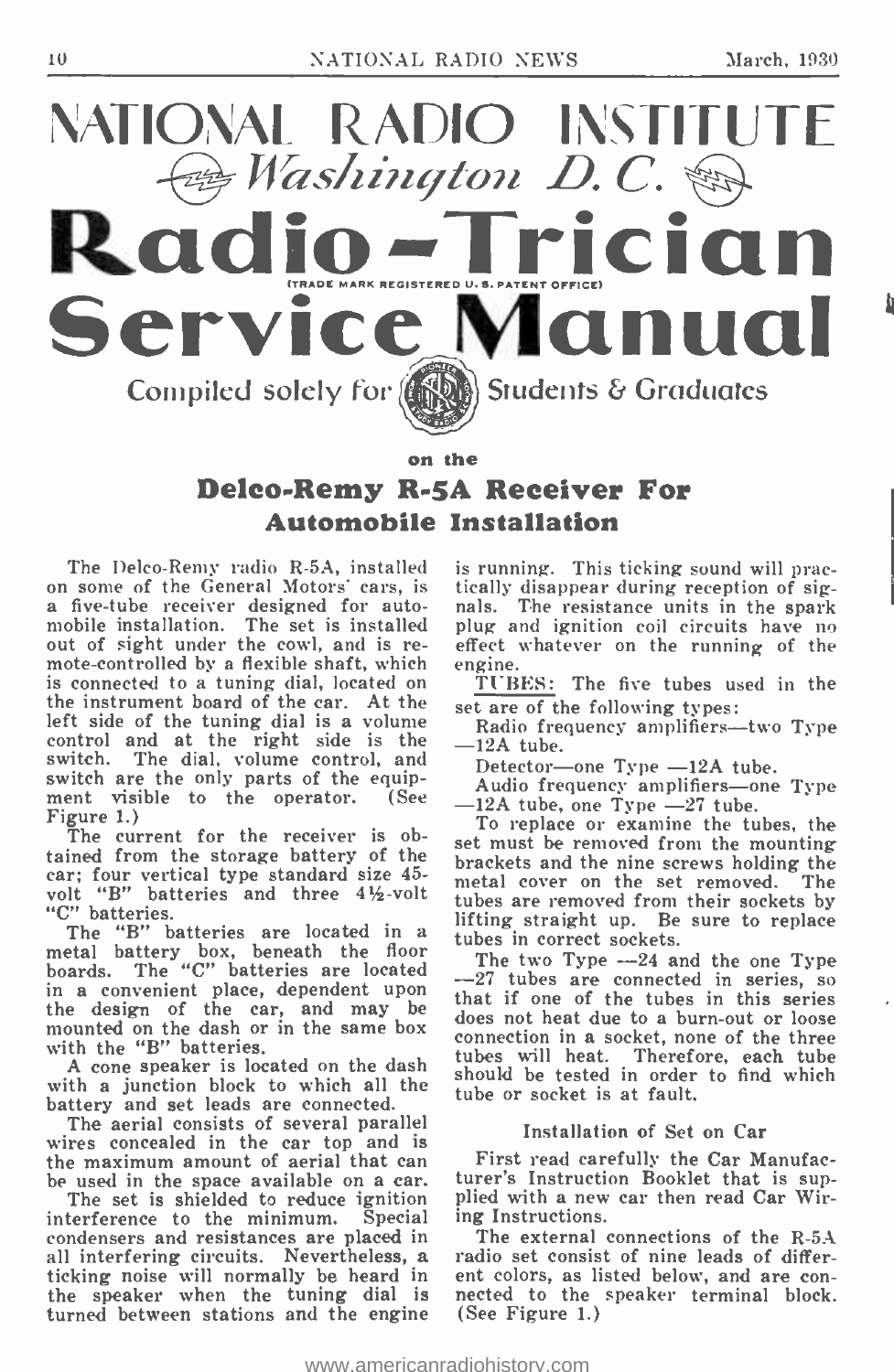| Terminal<br>No. | Battery<br>Voltage | Color               | in<br>\$C         |
|-----------------|--------------------|---------------------|-------------------|
| 1               | B Positive 180     | Red                 | ec                |
| 2               | B Positive 112.5   | Black-red<br>tracer | le<br>dε          |
| 3               | B Positive 45      | Maroon              | SV.               |
| 4               | <b>B</b> Negative  |                     | m                 |
|                 | A Positive         | Yellow              | $_{\rm CO}$       |
| 5               |                    | Brown               | SV                |
| 6               |                    | Black               |                   |
| 7               | A Negative         | Black-oak           | pε                |
|                 |                    | tracer              | ar                |
| 8               | C Negative         |                     | a€                |
|                 | (0 to 3)           | Blue                | T                 |
| 9               | C Negative 13.5    | Green               | sh                |
|                 |                    |                     | $\alpha$ $\alpha$ |

Leads 1 to 4 and 5 to 9 are separately grouped in graduated lengths so as to connect to the junction block in correct one should be provided. rotation.

A wiring harness, containing the four battery wires leading from the "B" batteries to the speaker terminal block, is used for all the "B" battery connections. The leads are of the same color combination as those from the set and are atnation as those from the set and are at-<br>tached to terminals 1 to 4 as given in the  $\frac{1}{1}$  it may take two minutes or more for above table. In addition to the "B" yellow lead connected to terminal No. 4, the "A" positive ground lead is connected to this terminal.

The "C" battery leads, the volume con-<br>trol leads, and the switch leads are all<br>contained in a harness called the Control Wiring Harness. These wires are colored and connected as follows: (See Figure 1.)

#### Terminal

| No. | Color               | Connection                                                              | am                         |
|-----|---------------------|-------------------------------------------------------------------------|----------------------------|
| - 6 | Black               | Right side of Vol-<br>ume Control.                                      | $45 -$<br>sid              |
|     | Black-oak<br>Tracer | Left side of Vol-<br>ume Control<br>and to left side<br>of lock switch. | scr<br>the<br>ter<br>is    |
| 8   | Blue                | "C" Zero (yel-<br>low), or nega-<br>tive $1\frac{1}{2}$ or 3-<br>volt.  | hol<br>ope<br>mo<br>cee    |
| 9   | Green               | C Negative $13\frac{1}{2}$ .<br>volt.                                   | a vs<br>sel<br><b>1333</b> |

In addition to these connections to the the screw. speaker, there are two other wires in the control harness: A yellow lead from "C"

Resistance units are connected in series with the high tension leads at each spark plug and in the coil lead at the distributor or coil.<br>A condenser is mounted on the gen-

A condenser is mounted on the gen- making this adjustment.<br>erator at the cut-out relay and is held Adjustments should be

in place by the cut -out relay mounting screw. The flexible condenser lead is connected to the generator main brush lead at the relay terminal. Another con- denser is mounted on the starting motor switch by means of the regular switch mounting screw. The condenser lead is connected to the battery side of the start switch terminal.

The aerial is composed of several parallel wires concealed in the car top and is connected to the radio set at the aerial terminal as shown on the diagram. The lead -in should be shielded and the shielding should be grounded to the radio set.

If the radio set is mounted so that there is no positive ground connection,

#### ADJUSTMENT:

Turn the radio control switch to the right, which is the "on" position. This will register a slight discharge at the ammeter. Due to the fact that the filait may take two minutes or more for the receiver to start operating. Turn the volume control knob in clock-

wise rotation, about midway towards full volume position, and turn the station selector dial until signal is located.

Left side of Vol-<br>
ume Control the receiver, located nearest the antenna<br>
ume Control terminal and adjust the large sensy that After the set is in operation on a powerful signal, it will be necessary to tune the antenna circuit so that weaker signals will be received with maximum volume. The best way to do this, is to connect a milliammeter, with a ten milli-45-volt maroon lead. (Connect positive side of meter to set.) Insert a small screwdriver in the hole in the bottom of terminal and adjust the large screw that is located about two inches above this hole. This adjustment is a very delicate<br>operation and requires only a slight movement in either direction, not to ex-<br>ceed one full turn. If a meter is not available, a weaker signal should be selected and the set adjusted to maxi- mum volume by varying the position of

Positive to the middle point on the vol-<br>ume control and a red lead from the am-<br>meter to the right side of the lock switch. while adjusting the screw, the signals CAUTION: Care should be taken not to apply excessive pressure in making this adjustment. While it will do no damage to ground the screwdriver to the set will be cut out whenever the screwdriver touches the case. A little tape wound around the screwdriver will prevent this. It is impossible to receive a shock while

Adjustments should be made by turn-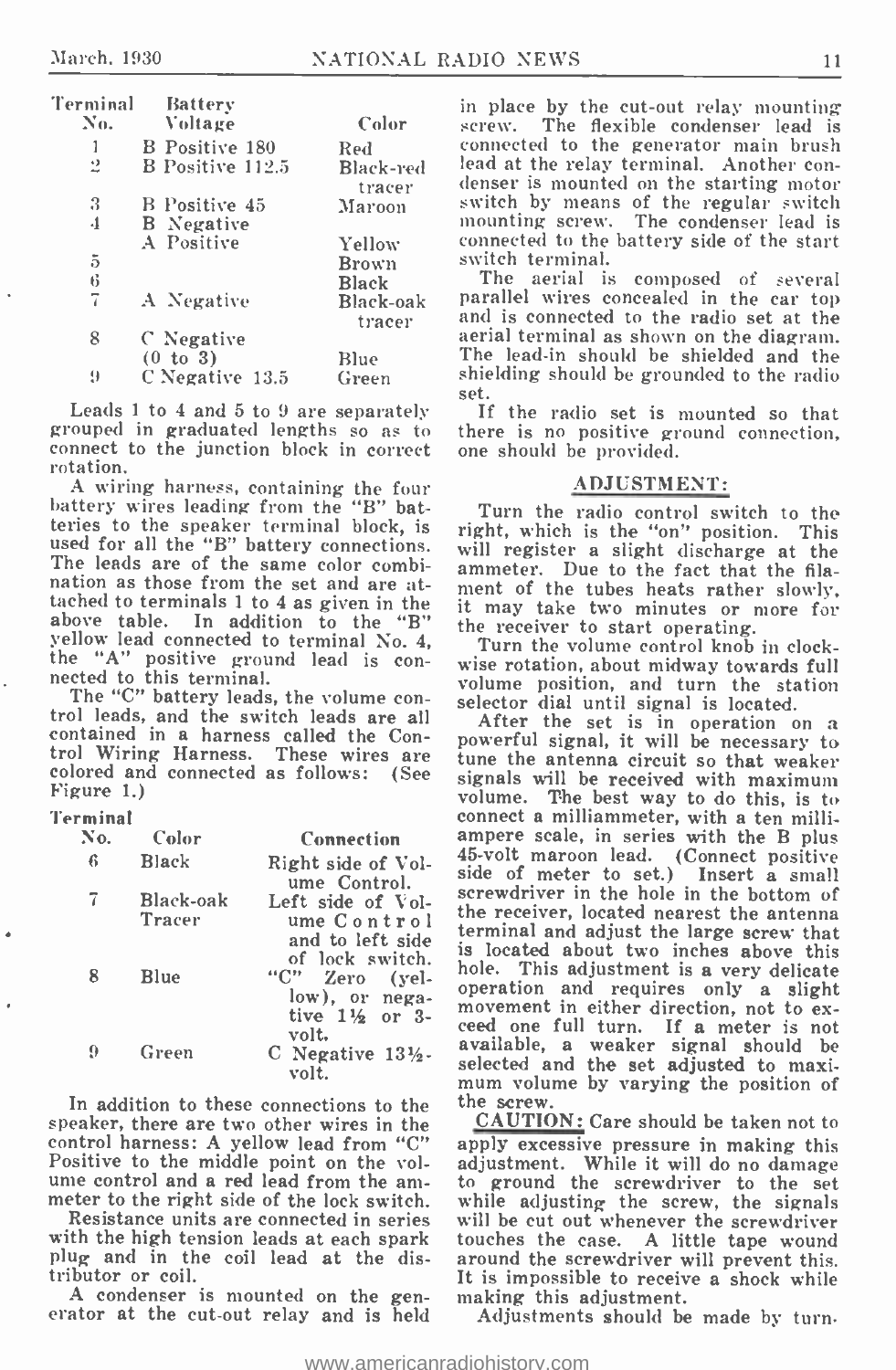ing the screw until the minimum reading blue lead to the "C" 3-volt terminal.<br>on the meter is obtained. While this After the set is operating properly, a adjustment is being made, the station selector should be turned slightly either way to determine whether or not the reading can be further decreased.

NOTE: There are three holes in the bottom of the receiver. Make this adjustment only through the hole located nearest the antenna connection.

It may now be necessary to make a few minor adjustments in order that the set function properly. The connection traced to low "B" battery voltage or<br>of the blue lead to the "C" battery will dead tubes. Run down "B" batteries are of the blue lead to the "C" battery will depend upon the characteristics of the detector tube installed in the set. If this strength and noisy or distorted reception.<br>tube is replaced by one of different char-<br>In case of faulty reception, the retube is replaced by one of different characteristics, it will be necessary to change the position of this lead. The proper con- nection is determined as follows:

With the set tuned to a powerful signal and the blue lead connected to the  $C1\frac{1}{2}$ -volt terminal, turn the volume con-<br>trol toward the left. This should gradually reduce the volume, but should not connection, make sure that the action reduce it to zero unless the control is turned more than half-way toward the<br>left, which is the "off" position.

If the volume cannot be reduced to a low level when the control is turned to the "off" position, shift the blue lead to  $\pi \frac{2}{n}$ the "C" positive terminal to which the  $TE$ yellow lead is connected.

If the volume becomes zero before the control is turned half-way, shift the

RED

A x

blue lead to the "C" 3-volt terminal.

weak signal should be tuned in and the volume control knob fastened on the shaft with the arrow in a vertical position at the point of maximum volume, which will indicate the point of maximum sensitivity.

#### TESTING AND REPAIRING

TESTING IN THE CAR: Failure of the set to operate properly can usually be traced to low "B" battery voltage or detected by a falling off of signal strength and noisy or distorted reception.

ceiver should be given a preliminary check -up before removing it from the car. This check -up should consist of the following tests in order:

1. CHECK THE AERIAL CONNEC-TION: In addition to checking the aerial connection, make sure that the aerial no longer than is necessary to reach the aerial terminal and that it is kept separate from all other wires, control linkage, and cables under the cowl.

2. TEST THE "B" AND "C" BAT-TERIES: The "B" batteries may be tested at the speaker terminal block. The minimum voltage allowable at each terminal is as follows:

The common

con i



**SREEN** 

'1 4111111111111111111i111-+ r\;,~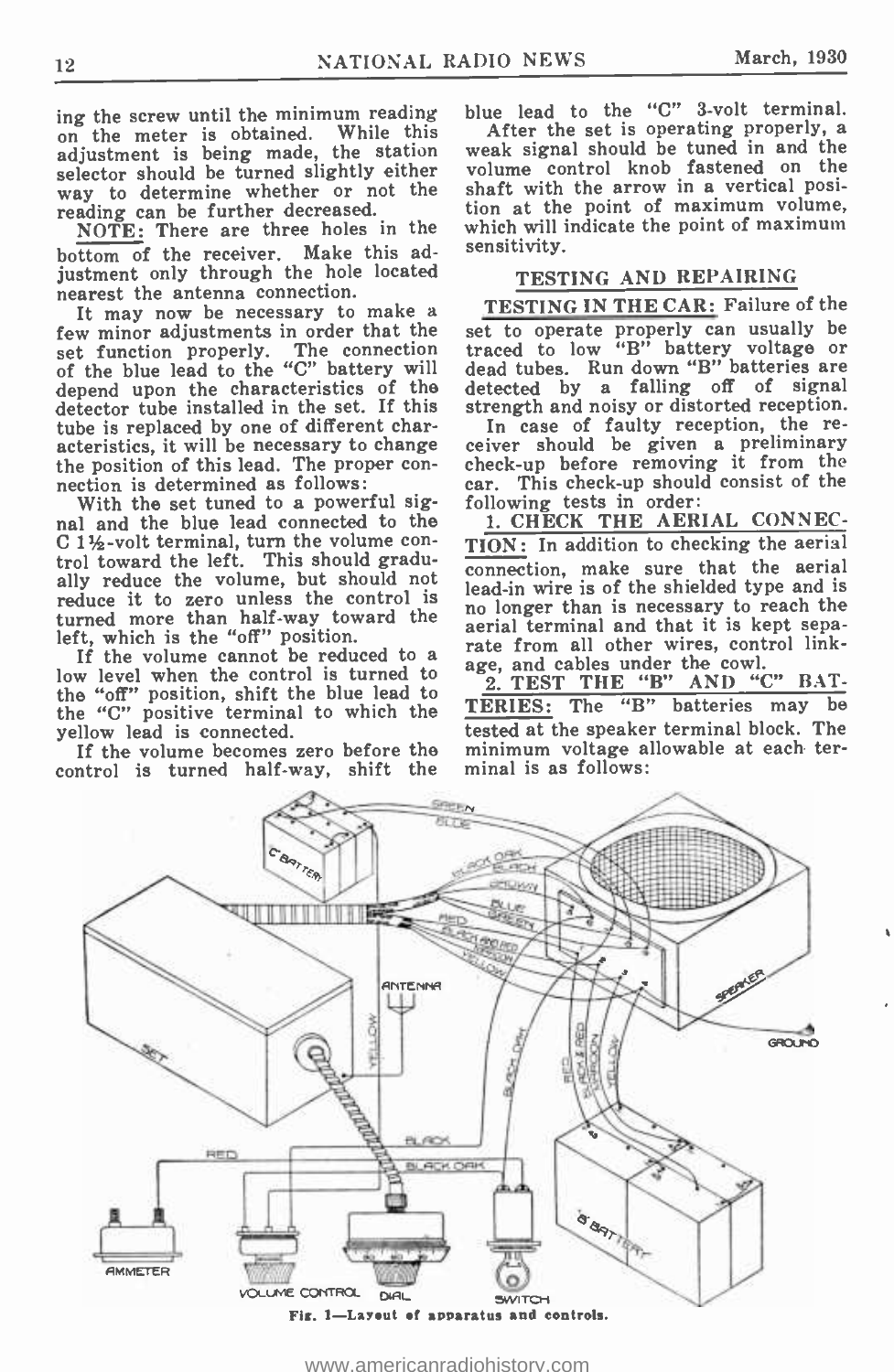Yellow to Maroon Lead....  $35$  volts Yellow to Black with Red

Yellow to Red Lead........140 volts

When the voltage falls below the  $\frac{m}{n}$  next. above specifications on any of the circuits tested, each individual battery Dear Mr. Smith:<br>should be tested. When the voltage I am trying to confine my spare time to selling<br>hould be tested. When the voltage new receivers. I sold during the month of Deshould be tested. When the voltage across any 45 -volt battery falls below 35 volts, it should be replaced.<br>3 INSPECT FOR LOOSE OR

3. INSPECT FOR LOOSE OR<br>ROKEN CONNECTIONS AT THE BROKEN CONNECTIONS BATTERIES AND TERMINAL BLOCK. 4. TEST ALL TUBES: To replace or

inspect the tubes, the set must be re-<br>moved from the mounting brackets and<br>the nine screws holding the metal cover on the set must be removed. The tubes are removed from their sockets by lift-

ing straight up.<br>The two Type -24 tubes and the one Type  $-27$  tube are connected in series. If one of the tubes in this series goes  $\frac{170 \text{ and } 380 \text{ in } \text{spare time.}-\text{Herbed}}{\text{dead, due to a burn out or loose connec}}$ tion in the socket, none of the three tubes will light. Each tube, therefore, should be tested individually in order to find which tube or socket is at fault.

in good condition and the trouble is still moved from the car for test and repair.<br>Any tests commonly used in testing battery operated receivers can then be applied to the receiver.



Dodge Senior Ignition system showing spark sup-<br>Pressors and Bonding. The Dodge is equipped<br>with Transitone Radin.



### Cashing In-

Tracer Lead  $\ldots$  87 volts hundreds of letters reach us every Hundreds of letters reach us every men everywhere. Here are a few typical

I am trying to confine my spare time to selling new receivers. I some and allied Radio Corp., and<br>today I sold my 5th Lafayette, for the Whotesale<br>Radio Service Co. These 8 sales will give me a<br>net profit of \$568.00.—Mr. M. Nimelstein, 610<br>Keefer Place, N. W., Washingto

#### Dear Mr. Smith:

I am in business for myself now and am doing much better than I ever had any hopes of, and my thanks go to you and the rest of the staff at N. R. I.-Lewis Miller. Newton Falls. Ohio.

#### Dear Mr. Smith:

I've Just rewired a set for A. C. operation and received \$15.00 for the Job. -Mr. S. Soloway, <sup>406</sup> Joseph Ave.. Rochester. N. Y.

#### Dear Mr. Smith:

In the last three weeks I have made between \$70 and \$80 in spare time.--Herbert Buller. 1161

#### Dear Mr. Smith:

If the above points are all found to be and installed two aerials.—Mr. Alexander  $\alpha$  and condition and the trouble is still Hendriksen, 2019 No. Neva Avenue, Chicago, Ill. <sup>I</sup>have been averaging \$30 and \$35 a week, in my spare time. not being occupied with Radio<br>work in the day time. In three days I cleaned<br>more than the Bodio receivers. work in the tax statute.<br>
and installed two aerials.—Mr. Alexander C.<br>
Hendriksen, 2019 No. Neva Avenue, Chicago, Ill.

Dear Mr. Smith:<br>I'm sure getting my share of repair work so Dear Mr. Shinin<br>I'm sure getting my share of repair work so<br>that I do really too much, as I like to disappoint<br>with my lessons, but I don't like to disappoint<br>people. I haven't failed to give every satisfacpeople. I haven't failed to give very savake.<br>
flon so far and more than that. I don't think I<br>
will if I follow the principles of your course. I<br>
had 4 sets brought to me one night this week.—<br>
calif O. Green. 829 11th St., San Diego. Calif.

Dear Mr. Smith: Those cards you sent me started a regular I have called you been very busy<br>working on sets. That's why I am way behind<br>with this lesson.—Mr. Francis J. Holland, 520 3rd<br>with this lesson.—Mr. Francis J. Holland, 520 3rd Avenue. Brooklyn. New York.

#### Dear Mr. Smith:

Having had some experience in the field before<br>taking your course of instruction, I feel I can appreciate the training more than one not having appreciate the training more than one not naving<br>this experience. I have been averaging about one<br>hundred dollars a month in spare time work. --<br>Milton H. Schertle, 3611 Ellsworth Street, Los Angeles. Calif.

Dear Mr. Smith: I am having all the work that I can do at the present time at home and making \$35 a week extra over my regular pay. -Elisha P. White, 104 Court Street. Freehold, N. J.

Dear Mr. Smith: I handed out the business cards you sent me the other day and they made me thirty dollars last week.-Mr. Mike Rabely. Box 62. Curtisville. Penna.

Dear Mr. Smith:<br>I made about \$45.00 in the first twr weeks after<br>receiving my business cards and I am now representative for this City of the Scott Transformer Co.. with the Scott World Record Super. -Emil Bock. Fanshawe St. & Tabor Ave., Philadelphia, Penna.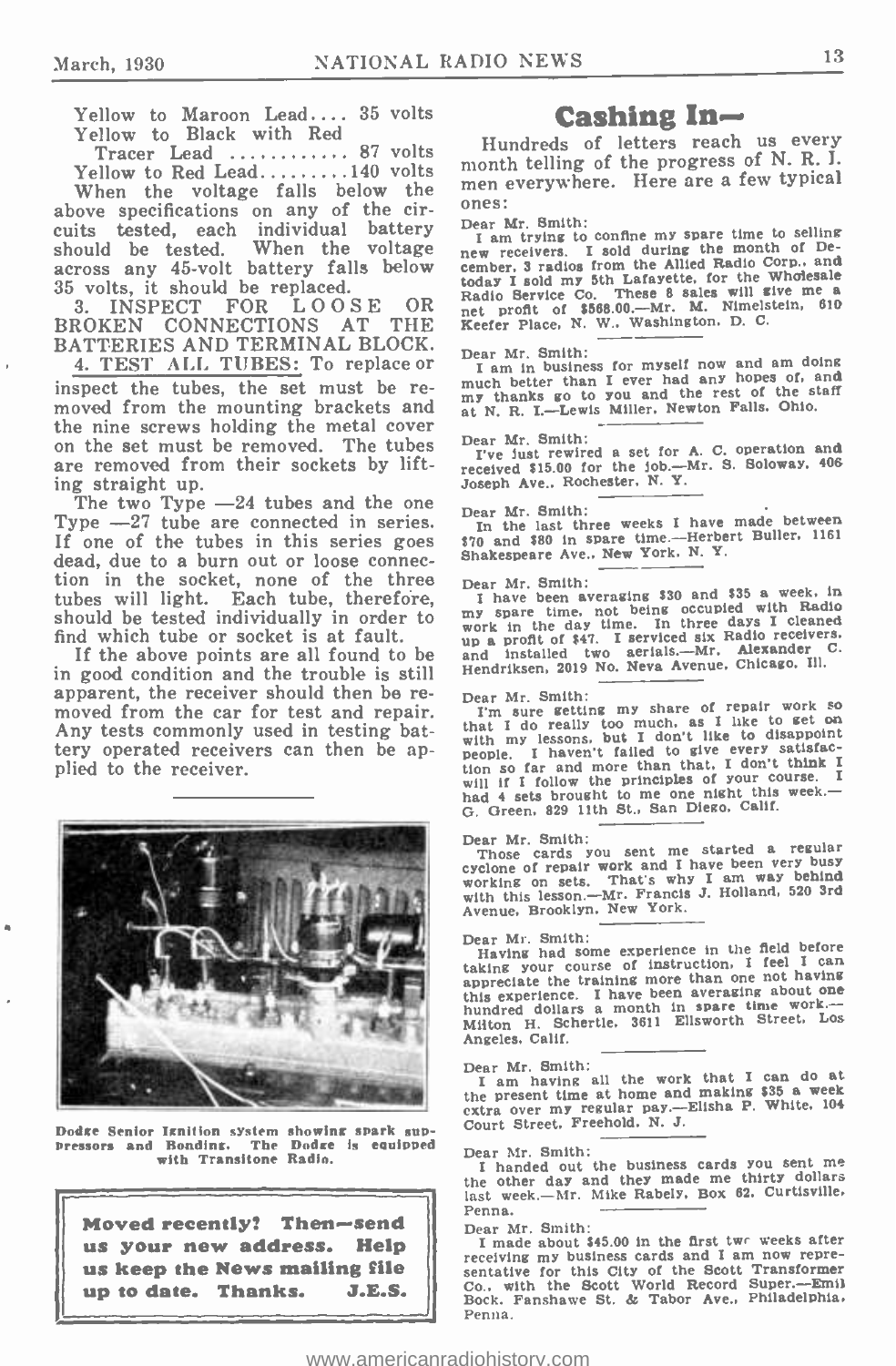

The Metro family is reprinted through courtesy of "Metropolite Electric Topics," the publication of employees of New York Edison System.-Editor.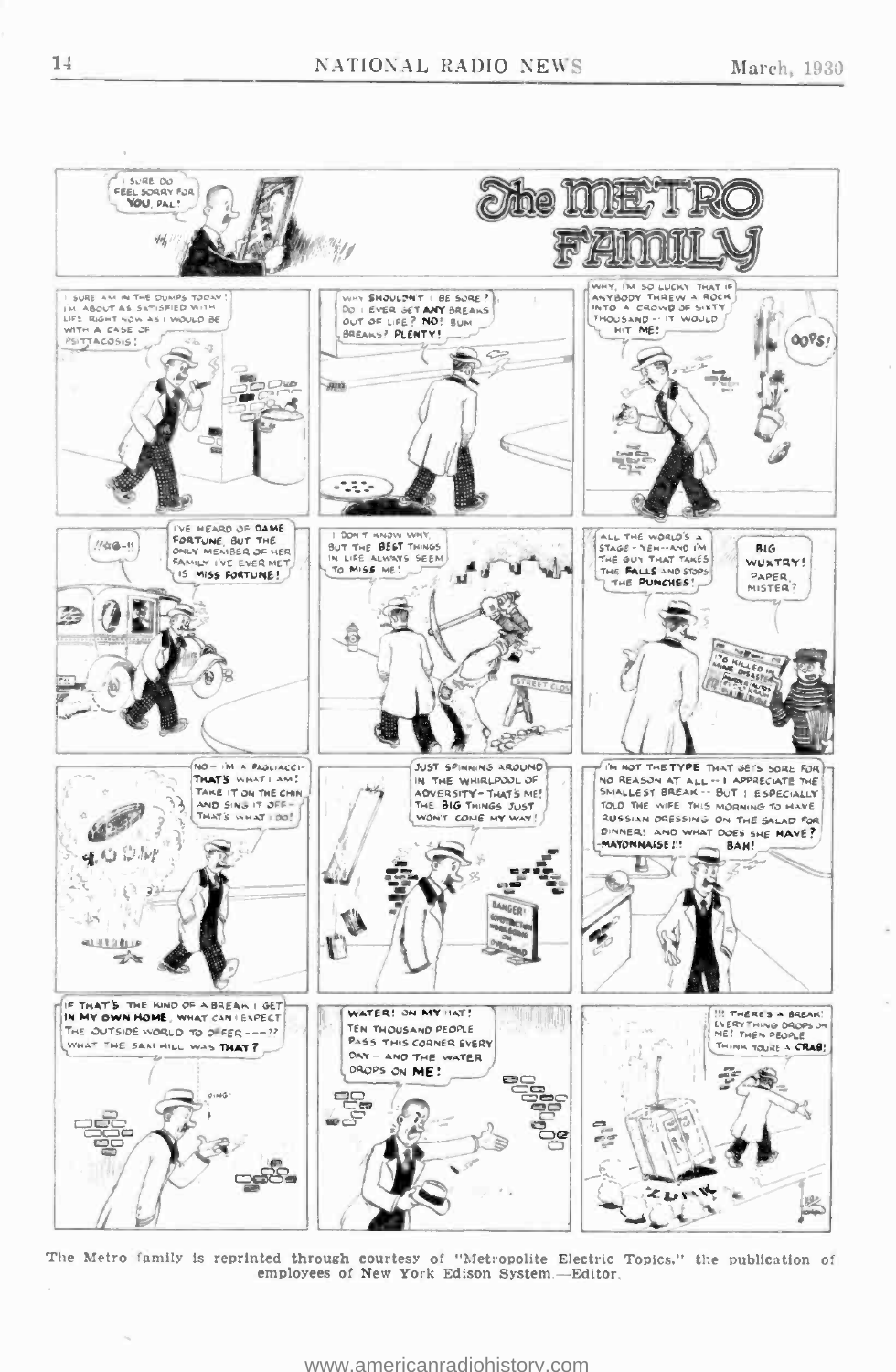#### CAPACITY MEASUREMENT WITH A WHEATSTONE BRIDGE (Continued from page 6)

giving fair accuracy with this arrange-<br>ment.

In order to secure a more accurate balance with this bridge, it is necessary to connect a resistance, R, in one or the other of the condenser arms, as may be<br>found by trial. This will compensate for any resistance effect introduced by the condenser in the other condenser arm. The readings of this resistance, with and without the condenser CX, are indicative of the losses in the condenser NOTE: Be careful in securing uniform wire as under test.

Construction of a Slide Wire Bridge<br>There are a very few parts needed for<br>the construction of a slide wire bridge The resistance wire is stretched taut and se-<br>the construction of a slide wire bridge curely fastened to the the construction of a slide wire bridge curely fastened to the brass strap at each end of and these are comparatively easy to make. All the bridge  $\epsilon$  and  $\mathbb{F}$ , and the meter scale is mounted that is required is a me sistance wire having a length of 100 centimeters. Silder for making contact with the bridge should<br>as the bridge must be long enough to mount a meter scale. 45 inches should be allowed for the base should be allowed for th length of the base: and the width 8 inches will be sufficient.

The connections between the com- ponents of the bridge are made<br>on the top of the  $\sqrt{\frac{E}{E}}$ means of brass straps  $1\frac{1}{2}$  inches  $\left|\right|$ thick as shown in Fig. 8. The holes for the terminals are tapped the correct size which allows the mini-<br>mum amount of resistance between<br>them and the



The wire used for m and n may be of any and will give him a start in learning how meas-<br>standard make. such as nichrome. German silver. urement can be made with a Wheatstone Bridge.<br>manganin, etc., and its gauge No. 24 or manganin, etc., and its gauge No. 24 or No. 28<br>B & S. This is the most convenient size with which to work.

oriage. paratus together. paratus together. and will give him a start in learning how meas- urement can be made with a Wheatstone Bridge. is an art in itself which should be learned by all Radio-Tricians.

BUZZER · SWITCH

*TELEPHONE<br>TRANSFORMER*<br>TL 0000 *F* 

To **BRIDGE** Fig. 7-Circuit connections for high frequency buzzer. the two arms of the bridge m and n are propor-

ഞ്ഞ

the bridge E and F. and the meter scale is mounted directly beneath the resistance wire, allowing the<br>slide wire about 1/16" above the meter scale. A<br>slider for making contact with the bridge should be a flexible wire, such as rubber covered lamp

**BATTFRY** 

#### You Are Invited to Write for Bulletins of Interest to You

The "Disturbo-Ducon" is a filter for power -line disturbances and is described in a new leaflet issued by the Dubilier<br>Condenser Corporation, 342 Madison Condenser Corporation, 342 Avenue, New York City.

A new bulletin of the Amrad Corp., Mfg. Corp.<br>Medford Hillside, Mass., describes the York City. of Medford Hillside, Mass., describes the

The Yaxley Manufacturing Co. an-<br>nounces a new booklet describing radio convenience outlets for use in hotels, residences, hospitals, schools, and apartments.

A "Condenser and Resistor Manual" is available without cost to all who request it. Address the Aerovox Wireless Corp., 70 Washington St., Brooklyn, N. Y.

A pamphlet entitled "Polymet Radio Essentials" covers the condensers and resistors manufactured by the Polymet Mfg. Corp., 829 East 134th Street, New

The Lynch Mfg. Co., 1775 Broadway, New York City, offers a folder describing its complete line of resistors.

A leaflet describing multiple variable condensers and other products of the DeJur- Anrsco Corp. may be had by addressing that organization at 418 Broome Street, New York City.

these

items. all that is required is the<br>hattery, buzzer, battery, buzzer.<br>galvanometer or voltmeter, phones<br>and standard in-<br>ductance and standard con-<br>denser. The use<br>to which this bridge can be put will repay any experimenter for the little trouble in putting this ap-

<www.americanradiohistory.com>